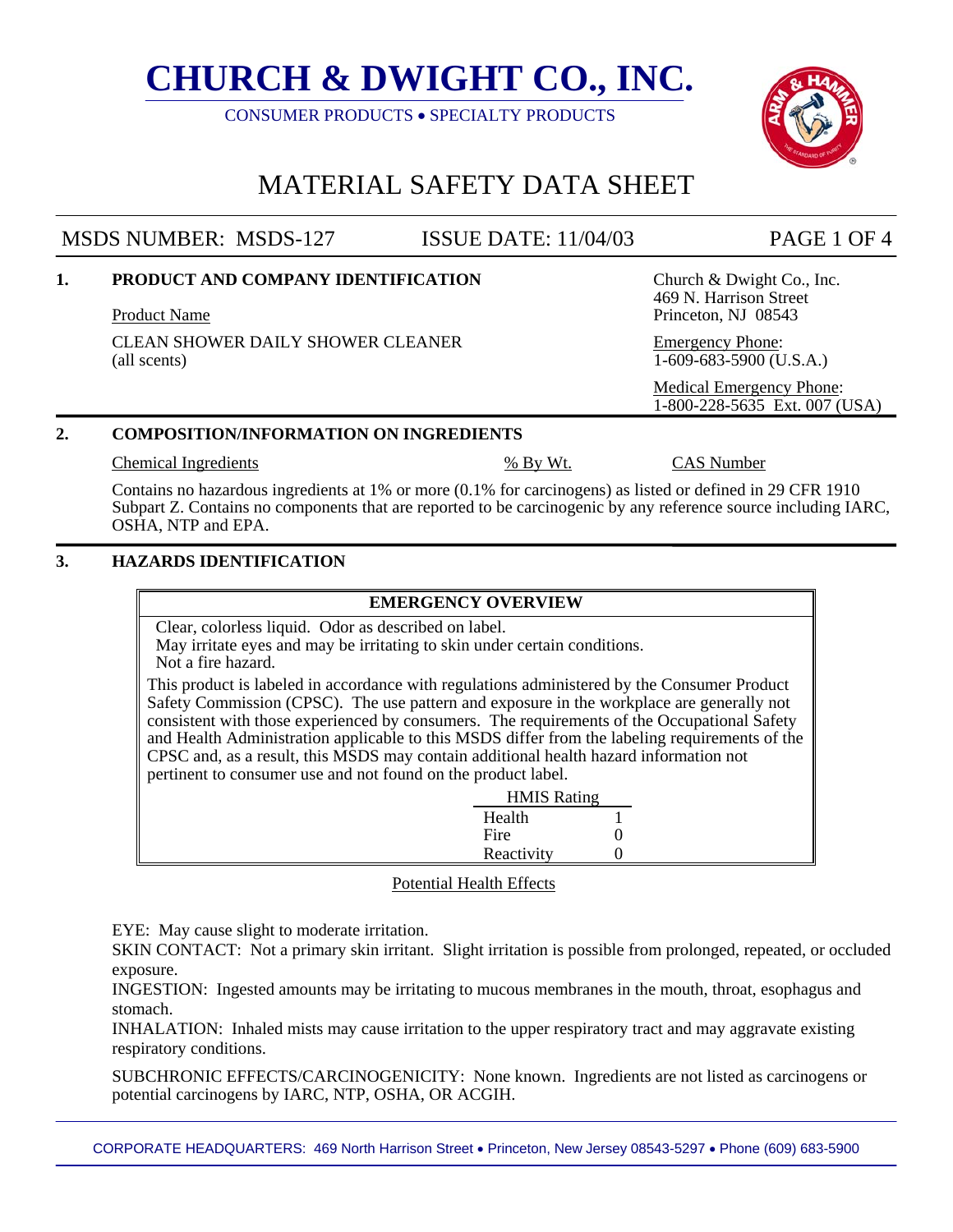CONSUMER PRODUCTS • SPECIALTY PRODUCTS



## MATERIAL SAFETY DATA SHEET

### MSDS NUMBER: MSDS-127 ISSUE DATE: 11/04/03 PAGE 2 OF 4

### **4. FIRST AID MEASURES**

EYES: Immediately flush eyes for 15 minutes with a directed stream of low pressure water while holding eyelids apart to insure complete irrigation of all eye and lid tissues. Seek medical attention if irritation develops.

SKIN: Remove contaminated clothing. Wash exposed areas thoroughly with soap and water. Wash clothing before reuse.

INHALATION: If symptoms develop, move the person out of the contaminated area to fresh air. Treat symptomatically and supportively. Seek medical attention if symptoms persist.

INGESTION: If ingested, do not induce vomiting. If the patient is conscious and can swallow, give two glasses of water to drink. **Never give anything by mouth to an unconscious person**. Seek medical attention.

#### **5. FIRE FIGHTING MEASURES**

FLAMMABLE PROPERTIES FLAMMABLE LIMITS FLASHPOINT: Not combustible LFL: Not combustible METHOD USED: Not applicable UFL: Not combustible

EXTINGUISHING MEDIA: Non-combustible material. Use extinguishing media appropriate for surrounding fire.

FIRE-FIGHTING INSTRUCTIONS: Carbon dioxide, carbon monoxide, and oxides of nitrogen may be generated by thermal decomposition making necessary the use of self-contained breathing apparatus (SCBA) and full protective equipment (Bunker Gear). UNUSUAL FIRE AND EXPLOSION HAZARDS: None known

### **6. ACCIDENTAL RELEASE MEASURES**

Wear personal protective equipment (See Section 8). For spills, close off area to traffic. Contain spill, absorb onto commercial absorbent, and placed in clean containers for later disposal.

### **7. HANDLING AND STORAGE**

Wear protective equipment when handling material to prevent skin and eye contact. Store in a cool, dry area, away from incompatible substances. Keep containers closed.

### **8. EXPOSURE CONTROLS/PERSONAL PROTECTION**

EXPOSURE LIMITS:  $PEL = Not$  established  $TLV = Not$  established ENGINEERING CONTROLS: General ventilation is adequate. RESPIRATORY PROTECTION: Not normally required. PROTECTIVE GLOVES: Impervious (rubber or neoprene) gloves where contact is likely. EYE PROTECTION: Wear splash-proof chemical safety goggles if splashing is likely to occur. OTHER PROTECTIVE CLOTHING OR EQUIPMENT: Wear impervious protective clothing where splashing may occur. Eyewash facility is recommended in work area or in close proximity.

CORPORATE HEADQUARTERS: 469 North Harrison Street • Princeton, New Jersey 08543-5297 • Phone (609) 683-5900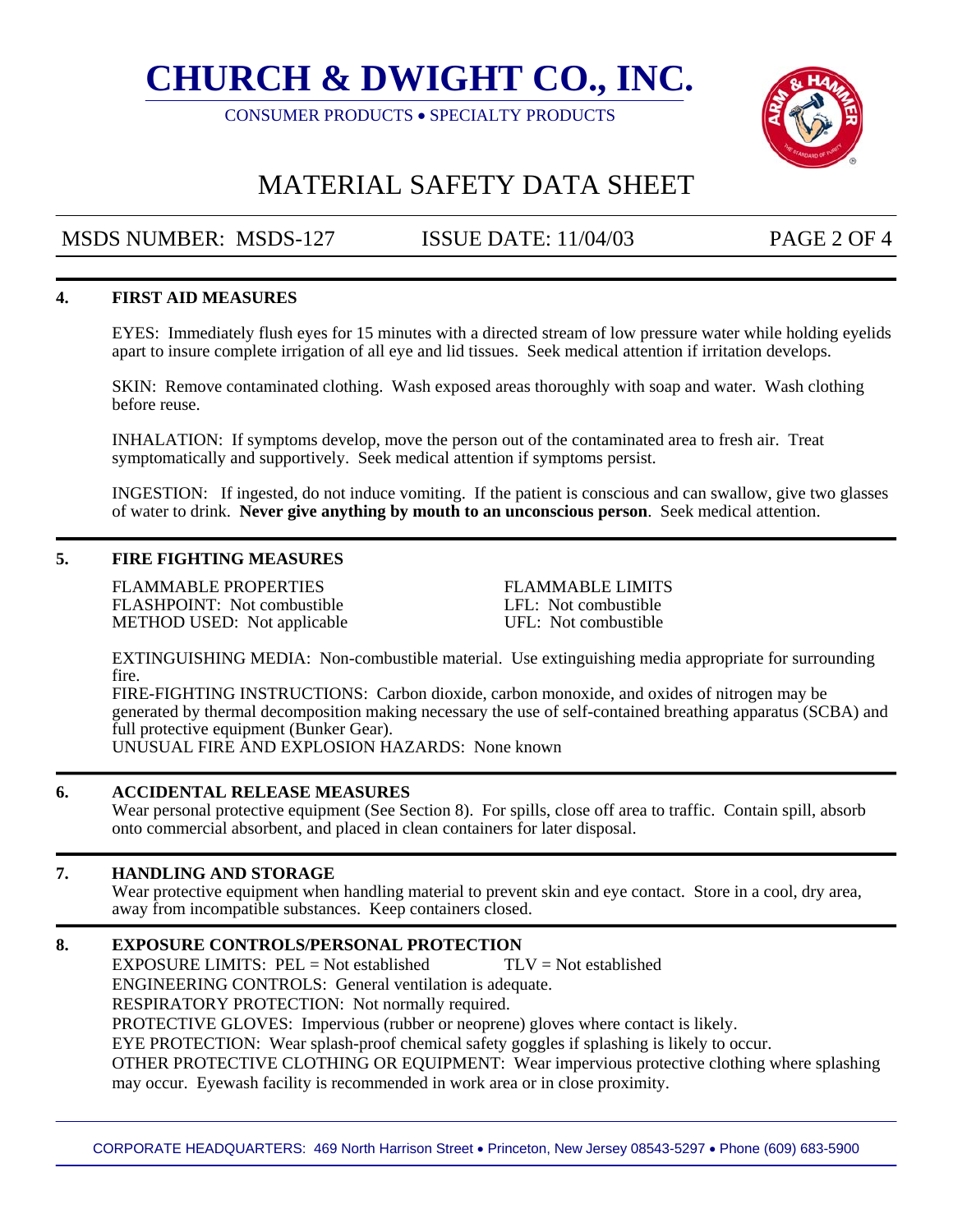CONSUMER PRODUCTS • SPECIALTY PRODUCTS



## MATERIAL SAFETY DATA SHEET

### MSDS NUMBER: MSDS-127 ISSUE DATE: 11/04/03 PAGE 3 OF 4

PROTECTIVE WORK/HYGIENIC PRACTICES: No special requirements with respect to chemical exposure other than those noted above. Personal protection with respect to specific applications of this material are the responsibility of the user.

### **9. PHYSICAL AND CHEMICAL PROPERTIES**

APPEARANCE: Clear, colorless liquid ODOR: As described on label. PHYSICAL STATE: Liquid pH AS IS: 4 - 5 VAPOR PRESSURE: Not determined VAPOR DENSITY: Not determined BOILING POINT @ 760mm Hg: 212°F MELTING POINT: Not applicable SOLUBILITY IN WATER % by WT: Complete SURFACE TENSION: Not determined SPECIFIC GRAVITY (Water = 1):  $0.99 - 1.00 \ @ \ 20^{\circ}C$ VOLATILE ORGANIC COMPOUNDS: Contains <4% VOC.

### **10. STABILITY AND REACTIVITY**

CHEMICAL STABILITY: Stable under normal conditions. CONDITIONS TO AVOID: None known. INCOMPATIBILITY WITH OTHER MATERIALS: Strong oxidizers. HAZARDOUS DECOMPOSITION PRODUCTS: Carbon dioxide, carbon monoxide, and oxides of nitrogen. HAZARDOUS POLYMERIZATION: Material is not known to polymerize.

### **11. TOXICOLOGICAL INFORMATION**

EYE EFFECTS: Slight to moderate irritant with effects clearing in 72 hours. SKIN EFFECTS: Not a primary skin irritant. Not a skin sensitizer. Not expected to be absorbed through intact skin. ACUTE DERMAL EFFECTS: Dermal toxicity  $(LD_{50}) > 2000$  mg/kg. ACUTE ORAL EFFECTS:  $LD_{50} > 5000$  mg/kg. Product may be irritating if ingested. INHALATION:  $LC_{50} > 2$  mg/l. Product may irritate the respiratory tract or aggravate existing respiratory conditions if inhaled.

### **12. ECOTOXICOLOGICAL INFORMATION**

Not yet determined.

#### **13. DISPOSAL CONSIDERATIONS**

CORPORATE HEADQUARTERS: 469 North Harrison Street • Princeton, New Jersey 08543-5297 • Phone (609) 683-5900